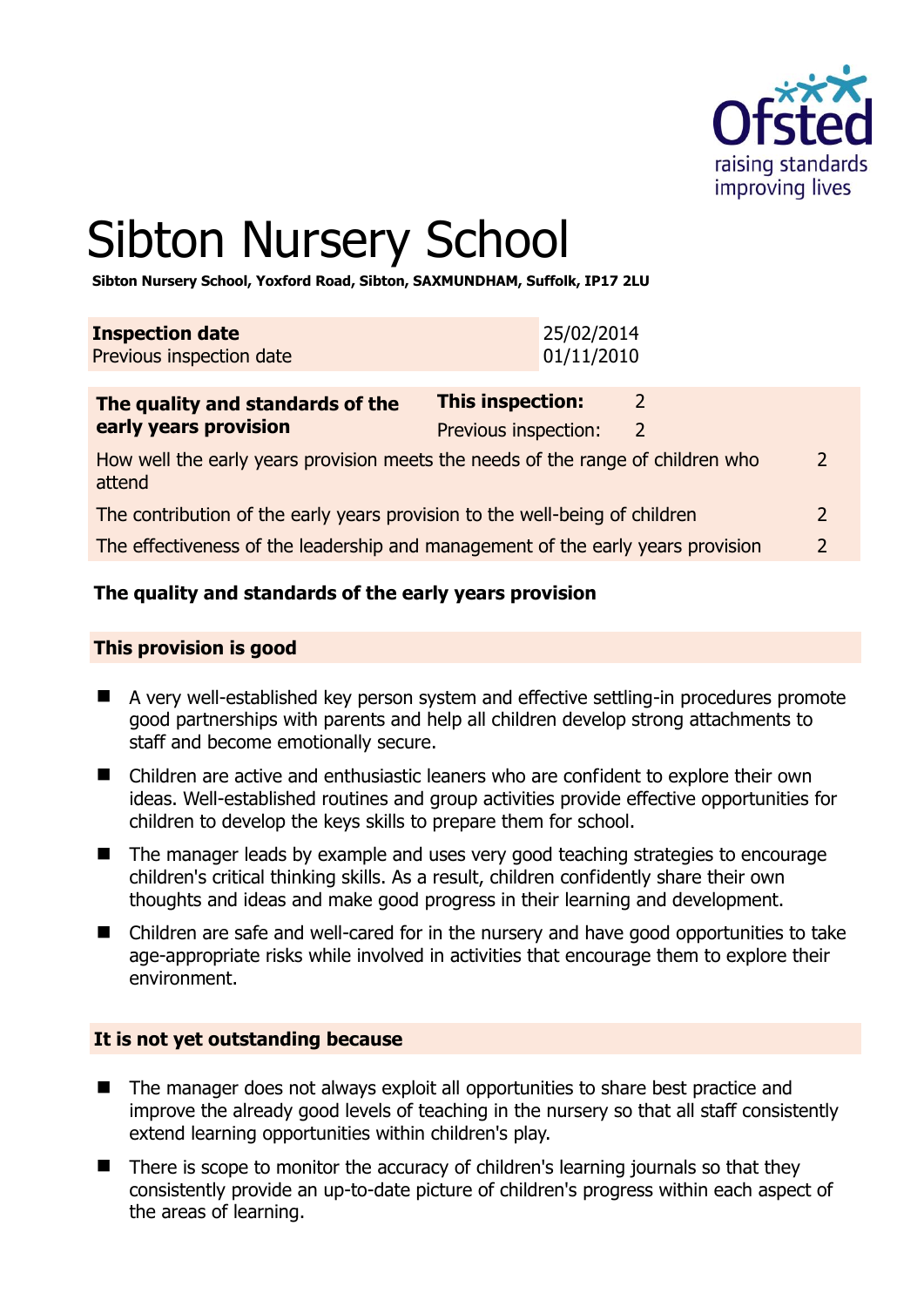# **Information about this inspection**

Inspections of registered early years provision are:

- $\bullet$  scheduled at least once in every inspection cycle the current cycle ends on 31 July 2016
- scheduled more frequently where Ofsted identifies a need to do so, for example where provision was previously judged inadequate
- **•** brought forward in the inspection cycle where Ofsted has received information that suggests the provision may not be meeting the legal requirements of the Early Years Foundation Stage or where assessment of the provision identifies a need for early inspection
- **•** prioritised where we have received information that the provision is not meeting the requirements of the Early Years Foundation Stage and which suggests children may not be safe
- scheduled at the completion of an investigation into failure to comply with the requirements of the Early Years Foundation Stage.

The provision is also registered on the voluntary and compulsory parts of the Childcare Register. This report includes a judgment about compliance with the requirements of that register.

# **Inspection activities**

- $\blacksquare$ The inspector observed activities in the three playrooms and the outside learning environment.
- $\blacksquare$  The inspector held meetings with the manager and conducted a joint observation.
- The inspector spoke to staff and children during the course of the inspection.
- $\blacksquare$ The inspector looked at children's assessment records and a range of other documentation.
- The inspector checked evidence of suitability and qualifications of staff working with the children and the provider's self-evaluation form.
- The inspector took account of the views of parents and carers spoken to on the day and from information included in the nursery's own parent survey.

**Inspector**  Gill Thornton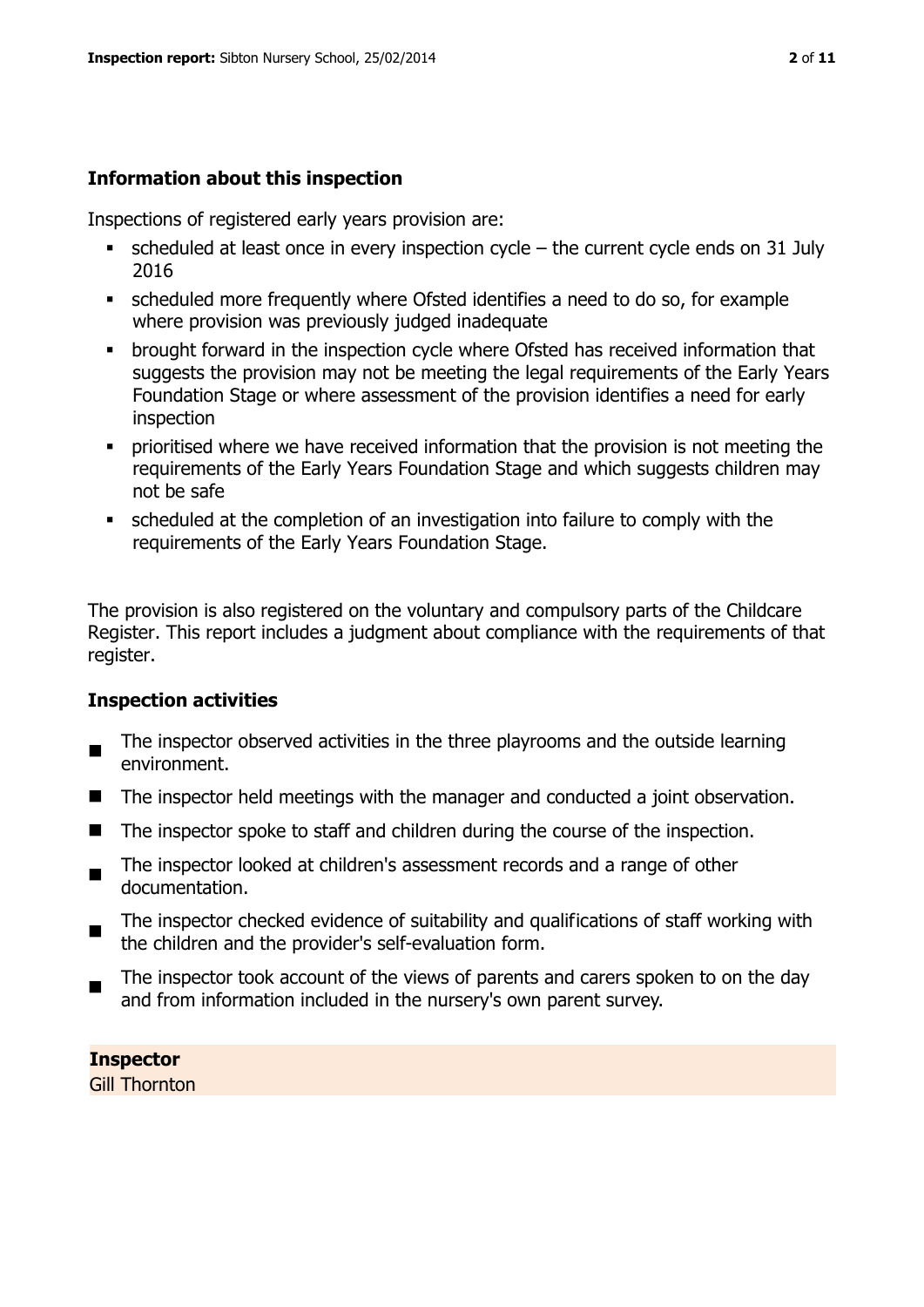# **Full report**

#### **Information about the setting**

Sibton Nursery School originally opened in 1996 and was re-registered in 2010. It is registered on the Early Years Register and the compulsory and voluntary parts of the Childcare Register. It is privately owned and situated in a redundant Victorian school building in the village of Sibton, near Saxmundham in Suffolk. The nursery operates from two main playrooms and a separate baby unit. All children have access to an enclosed area for outdoor play. The nursery serves the local area and is accessible to all children. The nursery employs eight members of childcare staff. Of these, seven hold appropriate early years qualifications at level 2 and above, including the manager who has Qualified Teacher Status.

The nursery opens Monday to Friday all year round, apart from two weeks at Christmas. Sessions are from 8am until 6pm. Children attend for a variety of sessions. The nursery also provides a holiday club for children aged up to 12 years. There are currently 61 children on roll, of whom 29 are in the early years age group. The nursery provides funded early education for two-, three- and four-year-old children. It supports a small number of children who speak English as an additional language and children with special educational needs and/or disabilities.

# **What the setting needs to do to improve further**

#### **To further improve the quality of the early years provision the provider should:**

- $\blacksquare$  raise the quality of teaching even further by ensuring all staff share best practice and consistently use conversations and skilful questioning to extend children's critical thinking skills
- $\blacksquare$  review systems of monitoring the accuracy of children's learning journals so that they consistently provide a complete and up-to-date picture of each children's progress towards the early learning goals.

#### **Inspection judgements**

#### **How well the early years provision meets the needs of the range of children who attend**

Staff practice is based on a secure knowledge of how children learn and develop. The overall quality of teaching throughout the nursery is good. Children are provided with a wealth of open-ended play opportunities that encourage them to become confident and enthusiastic learners. Well-established routines and group activities provide effective opportunities for children to develop the skills and attitudes to prepare them for school. All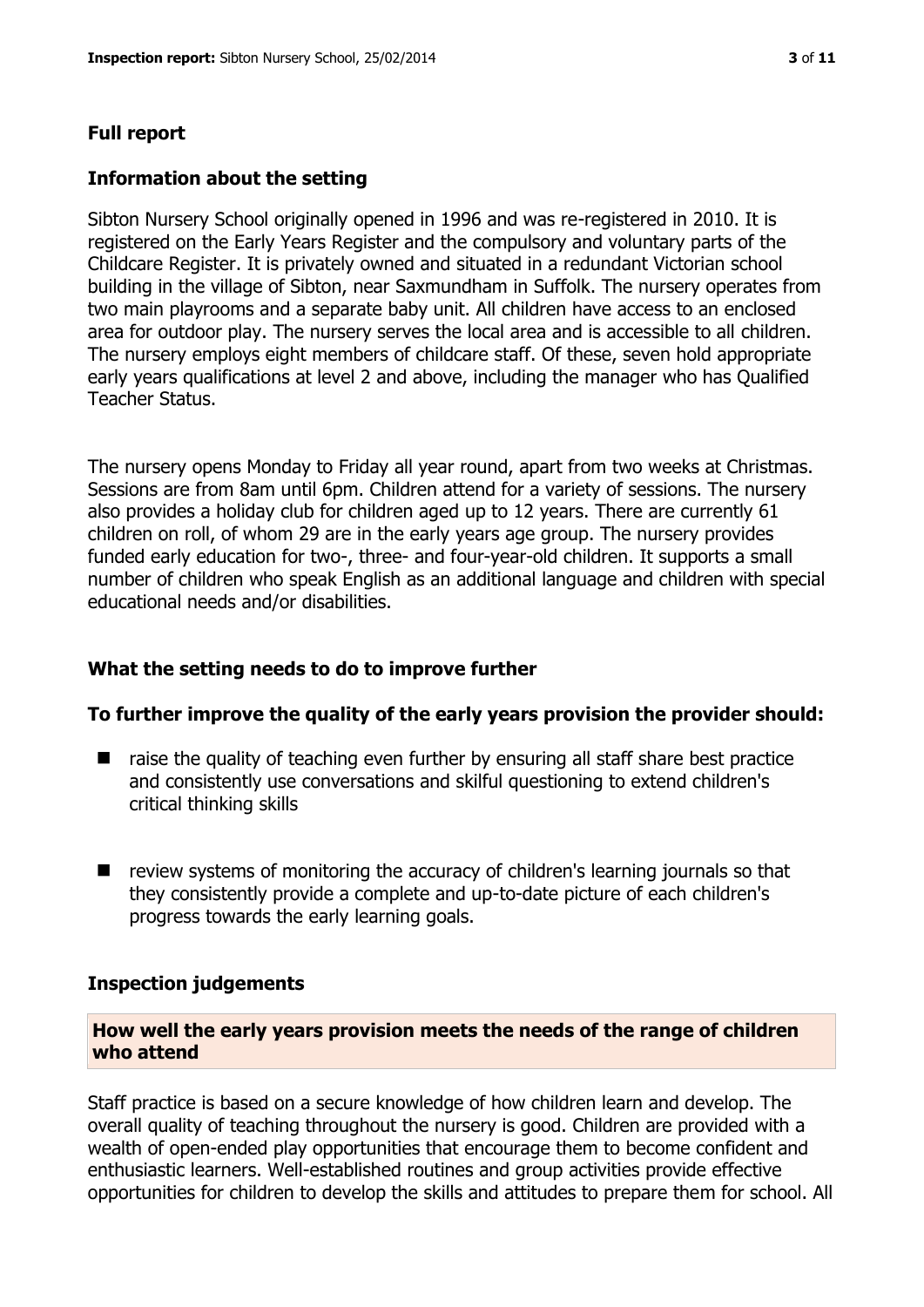staff are knowledgeable about individual children's abilities and interests and plan a good range of interesting activities based on accurate observations of children's play. For example, in the baby room a young child's emerging interest in numbers and shapes is supported effectively while sharing a book and during water play. All children are working comfortably within the typical range of development given their starting points and capabilities. Assessment is use effectively to identify any gaps in children's learning and plan suitability challenging learning experiences so that all children achieve their full potential. Staff place high priority on promoting children self-esteem so that they are confident to explore their own ideas and express their views to others. On arrival, children cared for in the main nursery confidently select their name card and attempt to write their name as they 'sign in'. They eagerly greet staff and each other, confidently sharing their news and changing their library books which they share with their parents at home. They confidently choose their own activities and become engrossed in exploring their own ideas. A good balance of adult-led and child-initiated activities throughout the day provide children with broad range of stimulating learning experiences both indoors and outside. For example, each week every child takes part in a well-planned cookery activity. Staff follow the written plans carefully to ensure they cover the planned learning intentions as children prepare and taste the ingredients while confidently offering their own ideas and suggestions as to what to do next. The manager leads by example, and demonstrates good questioning techniques, such as asking the children 'what did it feel like?' when they taste the mustard before adding it to their cheese straws.

Children are developing a love of books and all staff are skilled at sharing books and encouraging children's interest and participation during well read stories. Children are very familiar with the routines of the day and eagerly take part in whole group activities. For example, they enthusiastically engage in a music and movement session. The manager employs good teaching strategies so that the children learn to make space so that they can all move freely and safely while dancing together and copying the actions. Children access the stimulating outdoor area regularly during the day regardless of the weather. When it is wet or muddy they dress in weatherproof suits and wellington boots before going outside. They enjoy a wealth of open-ended activities and resources, such as the 'mud kitchen'. This area is well-resourced with various cooking utensils and inspires children to experiment and use descriptive language. For example, a child describes how she is making 'lemon porridge' while mixing together water and wood shavings. The builder's area provides large scale digging and construction opportunities and children freely add their own choice or resources and independently fetch water in a bucket from the water butt. As a result, children become independent learners and are very wellprepared for their future lives.

Families with children who speak English as an additional language are valued members of the nursery. For example, children become animated when sharing their home customs and festival within the nursery. As a result, all children learn to value their own cultures and beliefs and those of others. Parents praise the nursery for supporting their decisions about when their child is ready to start school. Detailed information is gathered from parents when children first start at the nursery to enable staff to successfully build on their prior learning experiences. Ongoing open dialogues ensure information is shared successfully to support children's learning and development. Parents are able to access their child's learning journal at any time as they are kept in children's individual storage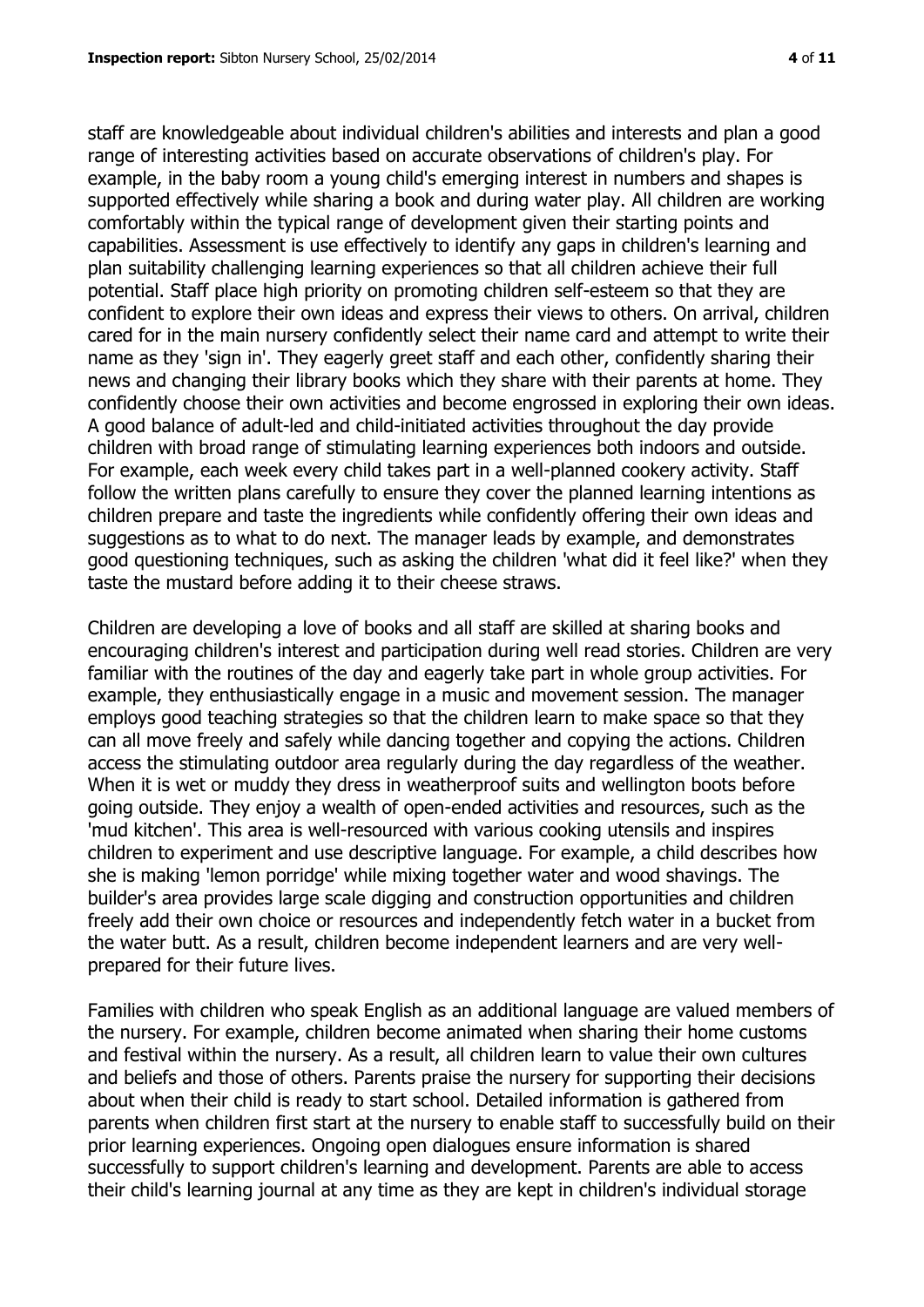trays. However, because staff do not always regularly update them with information recorded in their notebooks they do not always provide an accurate picture of children's current achievements.

#### **The contribution of the early years provision to the well-being of children**

Highly effective settling-in procedures ensure children quickly form strong attachments to their key person. Home visits are carried out before each child starts and provide valuable opportunities for children and their families to become familiar with their key person and nursery routines. During home visits children are given a small nursery soft toy, which is theirs to keep and take with them to nursery for comfort. Information about the Early Years Foundation Stage and a personalised book containing photographs of their key person and other nursery staff provide a wealth of comfort to children and parents. Flexible induction visits reassure both children and parents and help children to separate and ensure they are emotionally prepared for the move to nursery. Well-established routines are followed to share information about children's care routines. Young children's transitions into the next room are well-managed and involve parents and key persons in deciding when a child is emotionally ready. The manager visits all the schools that children will be attending to share information about children's achievements and individual learning styles. Parents comment that the manager does all she can to ensure the move to school goes as smoothly as possible.

Children play together well and form close friendships with their peers while sharing ideas and taking turns with popular resources, such as a remote control dinosaur. Staff are good role models and provide clear and consistent guidance for children about what is acceptable behaviour. As a result, children behave well and willing carry out small tasks, such as helping tidy up, with confidence and consideration for others. Children are well supervised and have meaningful opportunities to take age-appropriate risks in a safe environment. For example, in the baby room children learn to negotiate a small flight of wooden stairs either on their bottom or holding on to the child-height hand rail. Staff supervise them well especially when they use the alternative route into the conservatory using the small slope. Any small bumps are dealt with sensitively while encouraging the child to become confident in their growing physical abilities.

Children in both areas of the nursery are provided with well-maintained and ageappropriate furniture and equipment. All areas are safe and secure and children are able to move around in comfort and safety while independently accessing toys and activities. Children have many opportunities to develop their self-care skills and learn about healthy lifestyles. Meals and snacks are healthy and nutritious and contain plenty of fresh fruit and vegetables. They are cooked onsite by the nursery cook and locally sourced when possible. Children have good opportunities to learn where their food comes from. For example, children visited the local butcher that supplies the nursery with meat and made their own sausages. Snack time is well-organised and allows children to take responsibility for their own needs. They select a cup and plate from a trolley and confidently spread their own crackers and cut up their own fruit with safety knives. When they have finished they know to put their dirty utensils onto the tray ready to be washed up. At lunchtime,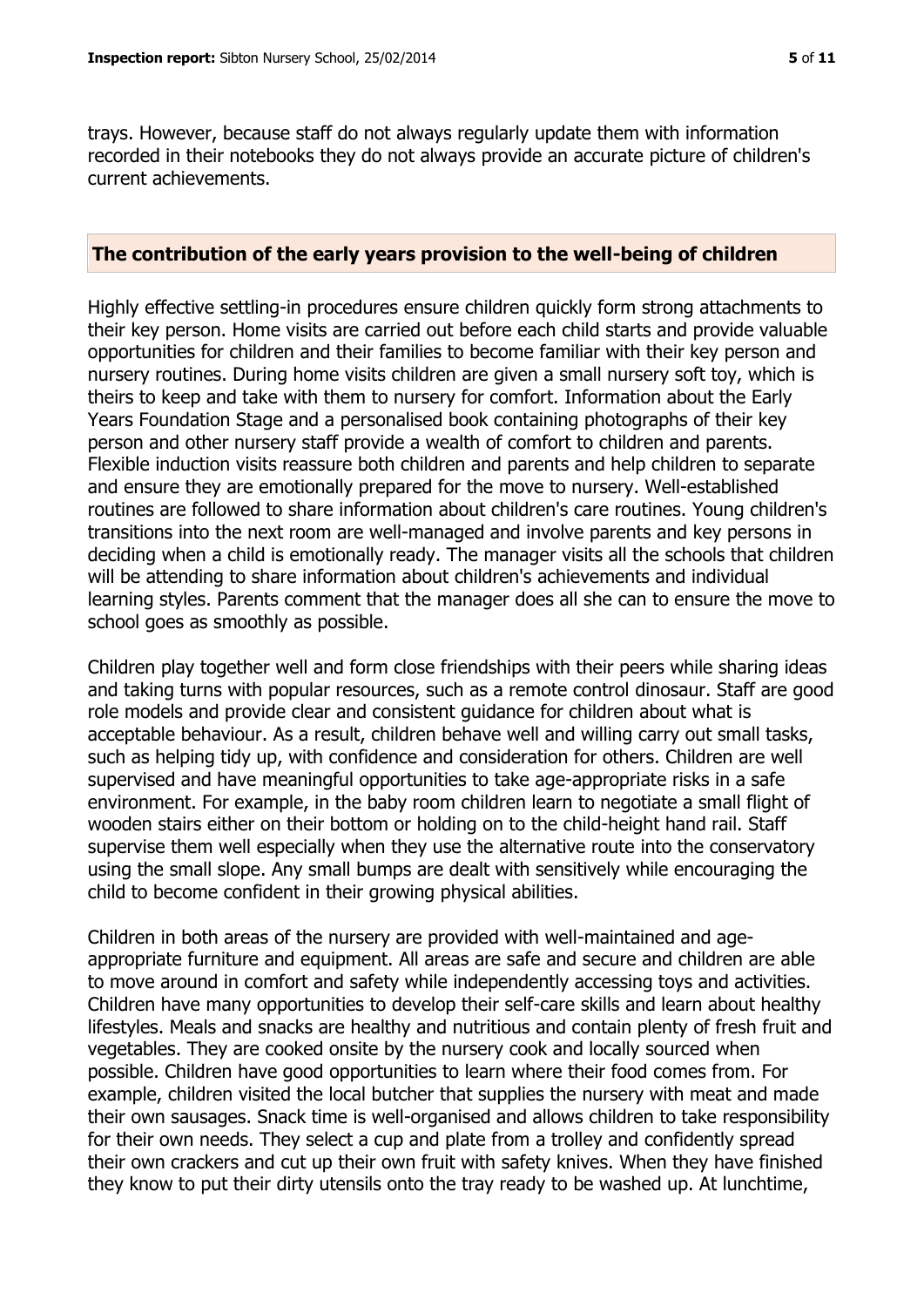children eat well and serve themselves vegetables. Staff eat with the children to set a good example and discuss food that is good for them. Children from a young age follow appropriate hand washing routines and they learn good table manners. All children have many opportunities for physical play both indoors and outside in the fresh air.

#### **The effectiveness of the leadership and management of the early years provision**

Arrangements for safeguarding children in the nursery are good. Any incidents concerning children's health and safety are reviewed and updated to ensure children's well-being. Following a recent incident at the nursery when a child became unwell, Ofsted issued a notice to improve which asked the provider to ensure appropriate action is taken when a child is ill; with particular regard to contacting emergency services without delay. Ofsted also issued a warning letter for failing to notify Ofsted that a child became seriously ill whilst in their care. A detailed response was received detailing the improvement made to procedures. The inspection found that the provider has taken effective measures to ensure nothing similar happens again. Policies and procedures now clarify the action to take if a child becomes unwell and the need to call an ambulance without delay. The majority of staff hold current first aid certificates and health care plans are in place to meet children's individual medical needs. Staff are confident in their responsibilities to protect children and the action to follow if they have any concerns about a child's welfare. The manager is the designated lead for safeguarding and has a clear understanding of her role. Robust recruitment procedures are followed to ensure staff are safe and suitable to work with children. The required documentation is in place and accurately completed to support children's care and welfare.

The manager is a dynamic teacher who leads by example. She works hands on in the nursery sharing her expertise and experience with her dedicated staff team. She monitors the planning and delivery of educational programmes to ensure children receive a depth and breadth of stimulating learning experiences to promote their progress. Effective arrangements for performance management are in place and all staff have access to regular training to improve their knowledge and skills. The manager and deputy have both attended leadership training to help them support staff and provide supervision to focus on improving the quality of teaching. However, there is scope to make great use of peer observation so that staff benefit from sharing best practice to enable them to fully exploit teaching opportunities and encourage children to think critically and work things out for themselves.

Improvement plans take account of the views of parents, staff and children. Selfevaluation is successful in identifying areas for development to support children's ongoing achievements. Since the last inspection, the biggest improvement to the nursery has been the addition of a purpose built baby unit. This well-planned area is a successful addition to the nursery and provides greater scope and flexibility for parents. Questionnaires are used to gather parents' views on way they nursery could improve. Children are confident to express their views and the manager introduces effective strategies during whole group activities to help children learn that they have 'a voice' and can influence decisions.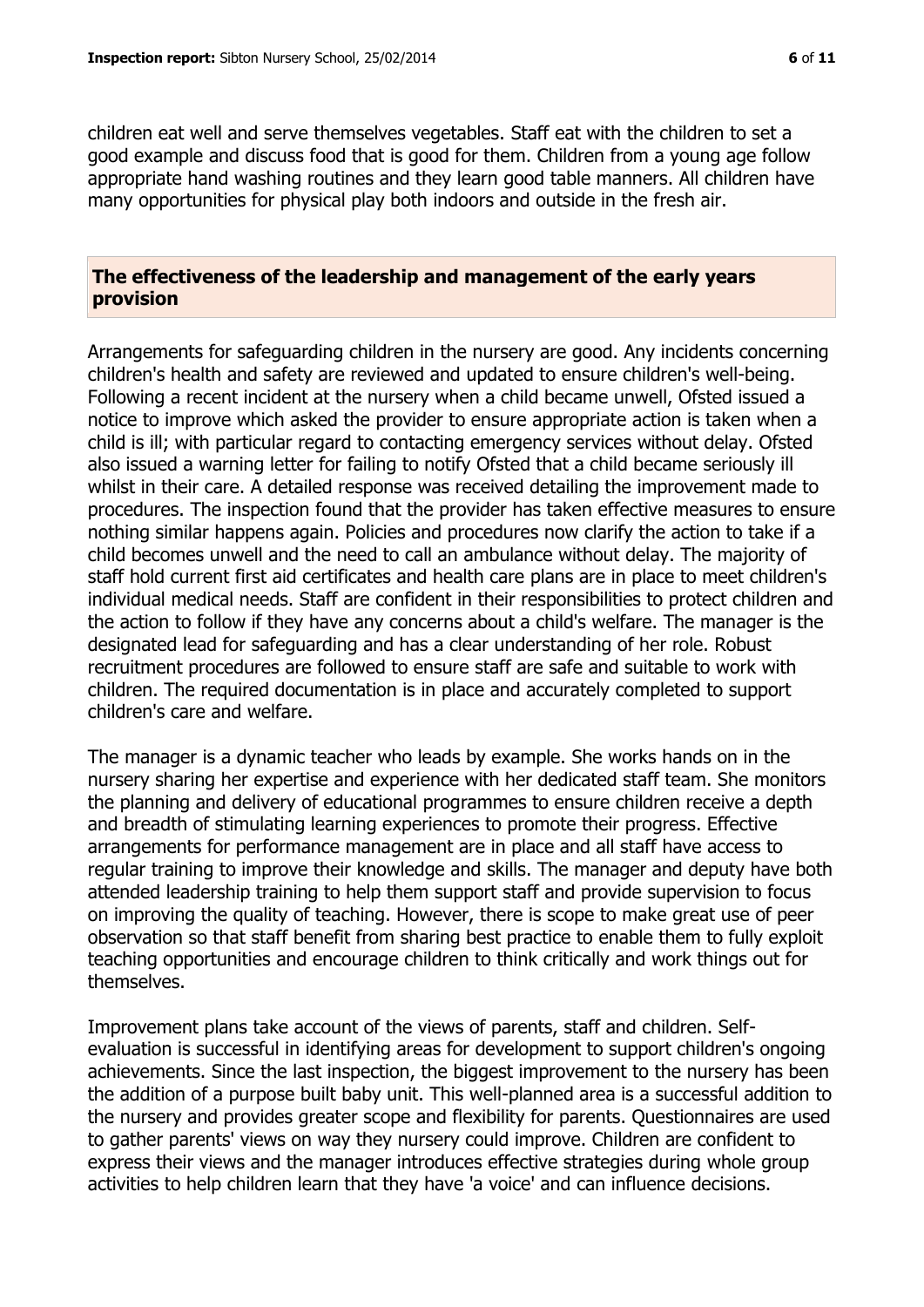Partnerships with parents, external agencies and other providers are well-established and make a strong contribution to meeting children's needs. Appropriate interventions are secured so that all children, including those with special educational needs and/or disabilities, receive consistent targeted support to promote their progress. Parents provide very positive comments about the progress their children have made since being at the nursery.

# **The Childcare Register**

| The requirements for the compulsory part of the Childcare Register are | Met        |
|------------------------------------------------------------------------|------------|
| The requirements for the voluntary part of the Childcare Register are  | <b>Met</b> |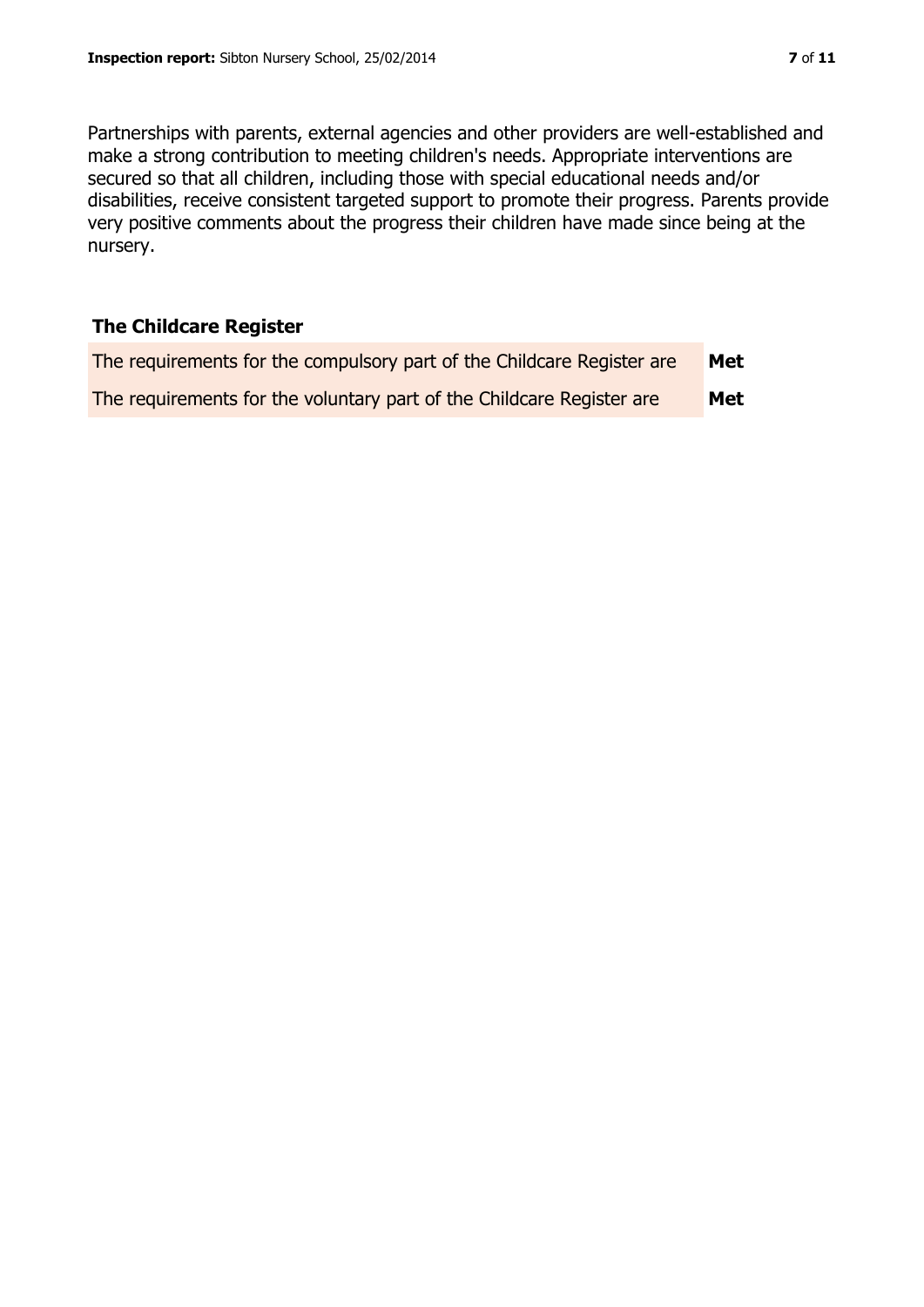# **What inspection judgements mean**

# **Registered early years provision**

| <b>Grade</b> | <b>Judgement</b>        | <b>Description</b>                                                                                                                                                                                                                                                                                                                                                                                |
|--------------|-------------------------|---------------------------------------------------------------------------------------------------------------------------------------------------------------------------------------------------------------------------------------------------------------------------------------------------------------------------------------------------------------------------------------------------|
| Grade 1      | Outstanding             | Outstanding provision is highly effective in meeting the needs<br>of all children exceptionally well. This ensures that children are<br>very well prepared for the next stage of their learning.                                                                                                                                                                                                  |
| Grade 2      | Good                    | Good provision is effective in delivering provision that meets<br>the needs of all children well. This ensures children are ready<br>for the next stage of their learning.                                                                                                                                                                                                                        |
| Grade 3      | Requires<br>improvement | The provision is not giving children a good standard of early<br>years education and/or there are minor breaches of the<br>safeguarding and welfare requirements of the Early Years<br>Foundation Stage. It will be monitored and inspected within<br>twelve months of the date of this inspection.                                                                                               |
| Grade 4      | Inadequate              | Provision that is inadequate requires significant improvement<br>and/or enforcement action. The provision is failing to give<br>children an acceptable standard of early years education and/or<br>is not meeting the safeguarding and welfare requirements of<br>the Early Years Foundation Stage. It will be monitored and<br>inspected again within six months of the date of this inspection. |
| Met          |                         | The provision has no children on roll. The inspection judgement<br>is that the provider continues to meet the requirements for<br>registration.                                                                                                                                                                                                                                                   |
| Not met      |                         | The provision has no children on roll. The inspection judgement<br>is that the provider does not meet the requirements for<br>registration.                                                                                                                                                                                                                                                       |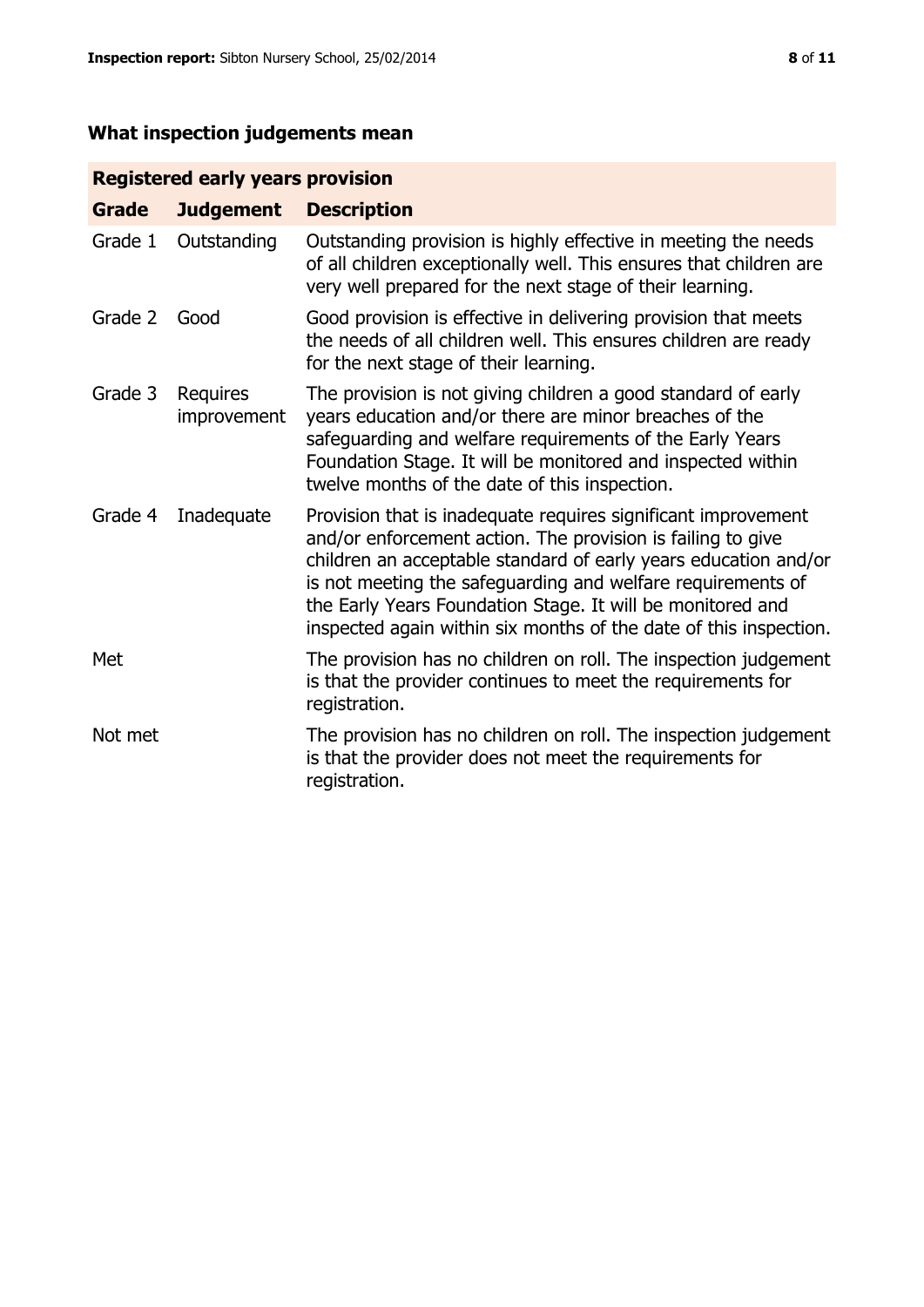## **Inspection**

This inspection was carried out by Ofsted under sections 49 and 50 of the Childcare Act 2006 on the quality and standards of provision that is registered on the Early Years Register. The registered person must ensure that this provision complies with the statutory framework for children's learning, development and care, known as the Early Years Foundation Stage.

# **Setting details**

| Unique reference number       | EY403549                 |
|-------------------------------|--------------------------|
| <b>Local authority</b>        | <b>Suffolk</b>           |
| <b>Inspection number</b>      | 951477                   |
| <b>Type of provision</b>      |                          |
| <b>Registration category</b>  | Childcare - Non-Domestic |
| <b>Age range of children</b>  | $0 - 17$                 |
| <b>Total number of places</b> | 47                       |
| Number of children on roll    | 61                       |
| <b>Name of provider</b>       | Theresa Ruth Dummett     |
| Date of previous inspection   | 01/11/2010               |
| <b>Telephone number</b>       | 01728 660200             |

Any complaints about the inspection or the report should be made following the procedures set out in the guidance *'Complaints procedure: raising concerns and making complaints* about Ofsted', which is available from Ofsted's website: www.ofsted.gov.uk. If you would like Ofsted to send you a copy of the guidance, please telephone 0300 123 4234, or email enquiries@ofsted.gov.uk.

# **Type of provision**

For the purposes of this inspection the following definitions apply:

Full-time provision is that which operates for more than three hours. These are usually known as nurseries, nursery schools and pre-schools and must deliver the Early Years Foundation Stage. They are registered on the Early Years Register and pay the higher fee for registration.

Sessional provision operates for more than two hours but does not exceed three hours in any one day. These are usually known as pre-schools, kindergartens or nursery schools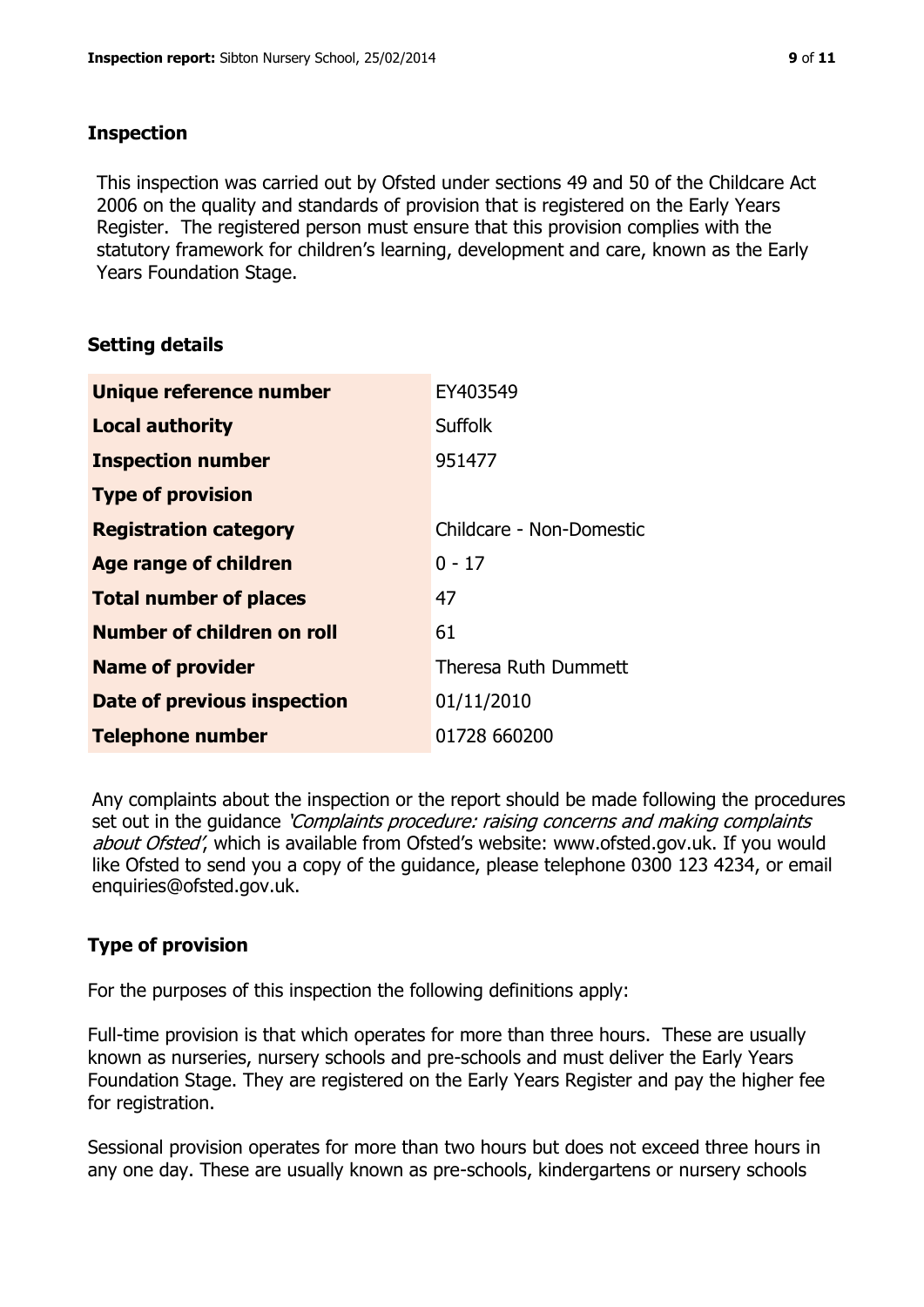and must deliver the Early Years Foundation Stage. They are registered on the Early Years Register and pay the lower fee for registration.

Childminders care for one or more children where individual children attend for a period of more than two hours in any one day. They operate from domestic premises, which are usually the childminder's own home. They are registered on the Early Years Register and must deliver the Early Years Foundation Stage.

Out of school provision may be sessional or full-time provision and is delivered before or after school and/or in the summer holidays. They are registered on the Early Years Register and must deliver the Early Years Foundation Stage. Where children receive their Early Years Foundation Stage in school these providers do not have to deliver the learning and development requirements in full but should complement the experiences children receive in school.